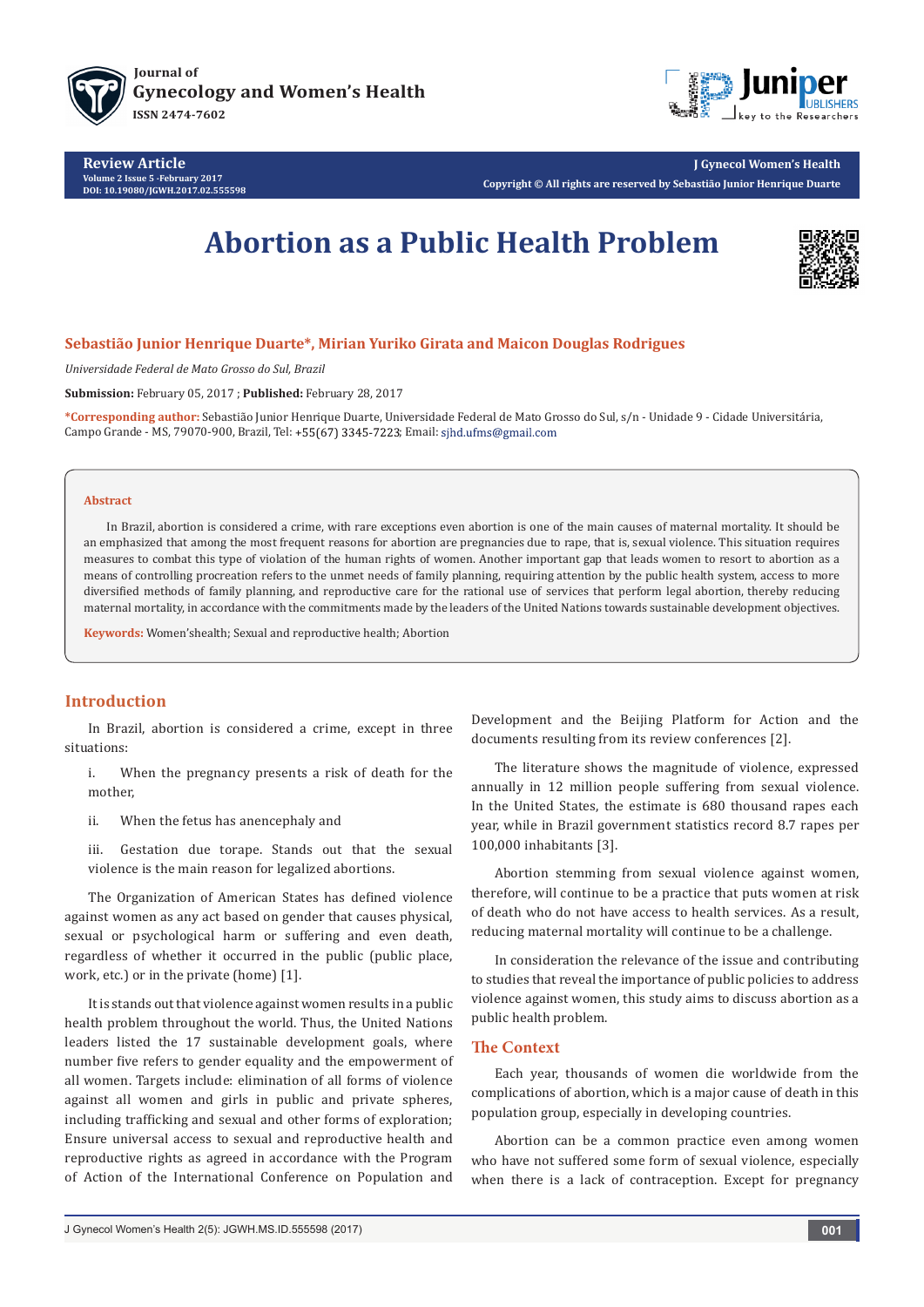through rape, there are those unplanned pregnancies. Then there is concern that every woman has access to family planning methods, which is a resource for avoiding abortions.

In the United States, limiting access to public contraceptive services has led to unplanned pregnancies, abortions and has an impact on the infant mortality rate [4]. Brazil has a public policy of family planning aimed at ensuring sexual freedom and guaranteeing sexual and reproductive rights. However, it is questionable whether the entire population is aware of the most diverse methods of reproductive control, and whether public health services offer appropriate methods to each person [5,6].

By 2015, 64% of married women have used some contraceptive method, and about 40% of women living in developing countries use some method to control procreation. However, it is estimated that 12% of these women had unmet family planning needs. Of the total, 22% are in developing countries, and 30% or more are in the countries of Africa, Haiti & Samoa [7].

Access to contraceptive methods is the main strategy to prevent unwanted pregnancies and reduce the number of maternal deaths related to frequent pregnancies, short birth intervals, gestational complications, and reduction of unsafe abortion [8,9].

It should be noted that there are inequalities between access to family planning services and women from disadvantaged social classes, according to the Brazilian national health survey. The data call attention to the need for equity in access to the means of birth control [10].

The highest frequency of abortions was recorded in the two Brazilian regions with the lowest human development index. Therefore, it is assumed that women with low schooling are unaware of the right to public access to family planning methods, and ignorance also leads to contraceptive use, low adherence, unwanted pregnancies and the possibility of induced abortion [10].

The practice of abortion is undeniable, as emphasized in this study. Reducing the occurrence of induced abortions requires more coercive measures for sexual crimes against women, in order to reduce the number of rapes, and to ensure the human rights of women.

#### **Conclusion**

Certainly that unsafe abortion in Brazil will continue to be a maternal death and that access to family planning means and the implementation of coercive policies to combat sexual violence constitute measures to address the historical problem of women.

### **Acknowledgement**

This article is part of the research entitled "Social representation of health professionals regarding family planning". National Counselof Technological and Scientific Development, Institutional Program of Scientific Initiation Scholarships.

#### **References**

- 1. Organizationof American States (195) Inter-American Convention on the Prevention, Punishment, and Eradication of Violence against Women (1995) General Assembly of the Organization of American States.
- 2. [United Nations \(2015\) Sustainable Development Goals. 17 Goals to](http://www.un.org/sustainabledevelopment/sustainable-development-goals/)  [transform our world, New York, USA.](http://www.un.org/sustainabledevelopment/sustainable-development-goals/)
- 3. Drezett J, Pedroso D (2012) Abortion and sexual violence. Cienc Cult 64(2): 35-38.
- 4. [Krieger N, Gruskin S, Singh N, Kaing M, Chen JT, et al. \(2016\) Reproductive](http://www.sciencedirect.com/science/article/pii/S2352827316300064)  [justice &preventabledeaths: Statefunding, familyplanning, abortion,](http://www.sciencedirect.com/science/article/pii/S2352827316300064)  [andinfantmortality, US 1980-2010. SSM - Population Health 2: 277-](http://www.sciencedirect.com/science/article/pii/S2352827316300064) [293.](http://www.sciencedirect.com/science/article/pii/S2352827316300064)
- 5. Brazil (1986) Federal Law n° 9263/1986. Regulates paragraph 7 of art. 226 of the Federal Constitution, which deals with family planning, establishes penalties and gives other measures. Official Journal of Federative Republic of Brazil.
- 6. Brazil (2016) NationalCommission for thein corporation of Technologies in public health sistem. Ordinance n° 12, datedApril 11 2016. It makes public the decision not to incorporate the subdermal system ofetnogestrel 68mg for contraception in women aged 15 to 19 under the Unified Health System (2016) Official Journal of the Nation.
- 7. [United Nation \(2015\) Trends in contraceptive use worldwide 2015.](http://www.un.org/en/development/desa/population/publications/pdf/family/trendsContraceptiveUse2015Report.pdf)  [DepartmentofEconomicand Social Affairs, Population Division, USA, p.](http://www.un.org/en/development/desa/population/publications/pdf/family/trendsContraceptiveUse2015Report.pdf)  [63.](http://www.un.org/en/development/desa/population/publications/pdf/family/trendsContraceptiveUse2015Report.pdf)
- 8. [Ahmed S, Li Q, Liu L, Tsui AO \(2012\) Maternal death saverted by](http://www.thelancet.com/journals/lancet/article/PIIS0140-6736(12)60478-4/abstract)  [contraceptive use: ananalysis of 172 countries \(2012\). The Lancet](http://www.thelancet.com/journals/lancet/article/PIIS0140-6736(12)60478-4/abstract)  [380\(9837\): 111-125.](http://www.thelancet.com/journals/lancet/article/PIIS0140-6736(12)60478-4/abstract)
- 9. [Cleland J, Conde-Agudelo A, Peterson H, Ross J, Tsui A \(2012\)](http://www.thelancet.com/journals/lancet/article/PIIS0140-6736(12)60609-6/abstract?rss=yes)  [Contraception and health \(2012\). The Lancet 380\(9837\): 149-156.](http://www.thelancet.com/journals/lancet/article/PIIS0140-6736(12)60609-6/abstract?rss=yes)
- 10. Brazil (2015) Brazilian Institute of Geography and Population Statistics National Health Survey 2013: lifecucles: Brazil and Major Regions.